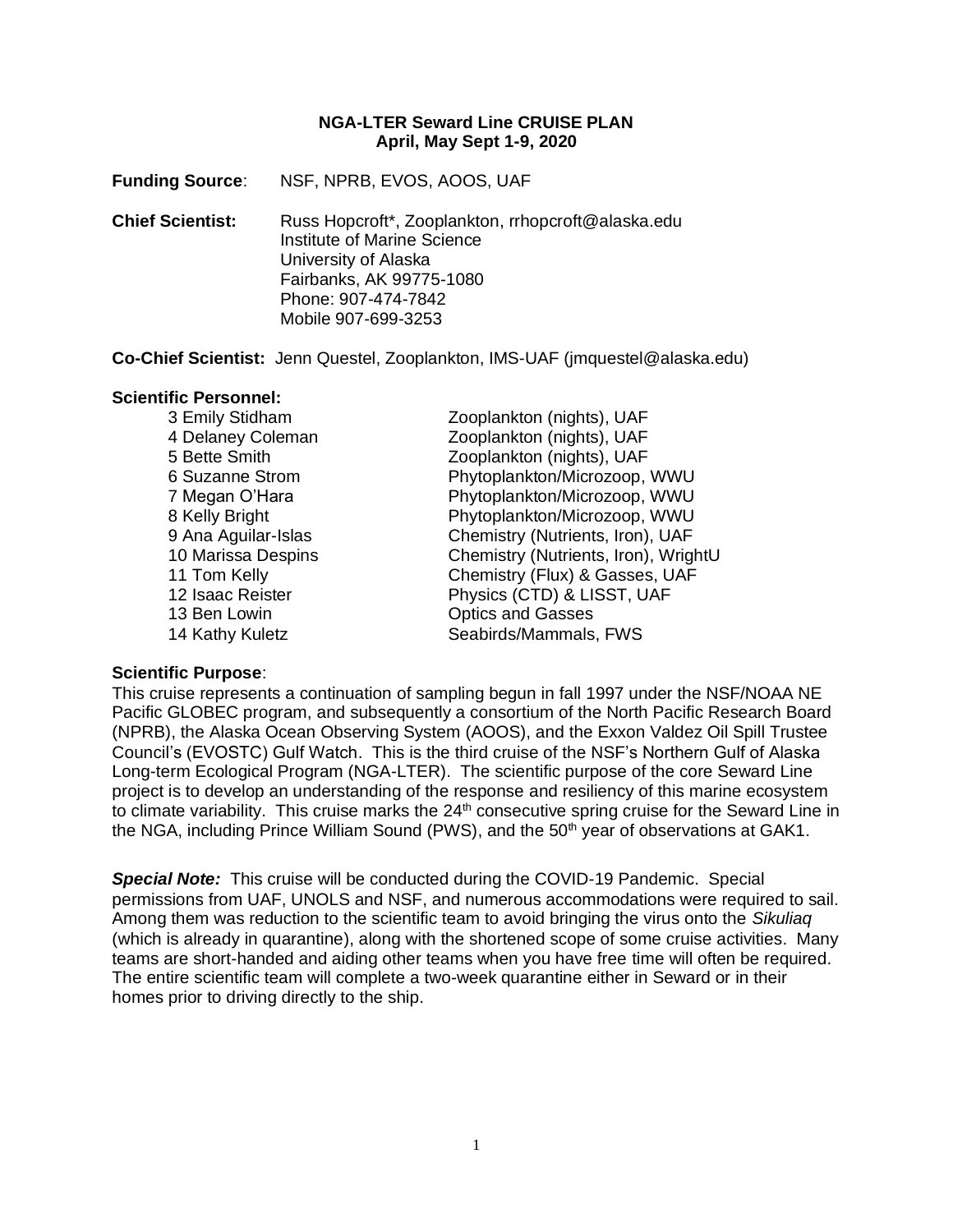### **Cruise Objectives**

- 1. Determine thermohaline, velocity, light, and oxygen structure of the NGA shelf.
- 2. Determine macro- and micro-nutrient structure of the NGA shelf.
- 3. Determine particle structure and flux rates of the NGA shelf.
- 4. Determine phyto- and microzooplankton composition, biomass distribution, and productivity.
- 5. Determine the vertical and horizontal distribution and abundance of zooplankton species.
- 6. Conduct surveys of Seabirds and Marine Mammals
- 7. Determine carbonate chemistry (i.e. Ocean Acidification) at selected intensive stations
- *8. Provide at-sea experience for students within the UAF system*
- *9. Share the experience through outreach/media activities.*

# **SAMPLING**

The overall approach of the cruise is to occupy the Seward Line, Kodiak Line and Middleton Line transects across the shelf and a string of stations within western PWS. Operations are generally divided into distinct day and night tasks, thus requiring each station to be occupied twice. This structure avoids each discipline needing to supply 2 shifts of scientists and ensures all organisms – especially larger diel-migrating zooplankton – are captured with minimal time-ofday bias. During each morning we will typically occupy a selected "intensive" station that involves a greater number and range of collections than the other stations occupied that day. Station profiles are supplemented by underway measurements.

# *DAYTIME ACTIVITIES:*

- 1. Occupy the various hydrographic stations and collect vertical CTD-fluorescence-PAR and particle profiles (see **Figures** & **Tables)**.
- 2. Collect discrete bottle samples at these stations for nutrients, chlorophyll and microzooplankton. Chlorophyll Size Fractionation (20 µm) will be done at all whole numbered Seward Line and most other stations. Macronutrients samples will be pre-filtered prior to freezing. Chlorophyll will be extracted on fresh filters without freezing.
- 3. Measure the dissolved carbonate chemistry along the Seward Line and within Prince William Sound from bottle casts at selected intensive stations (tentatively Odd numbered GAK, KIP2, PWS2).
- 4. CalVet Net casts will be done (CalVet frame has 4 nets) after most the CTD casts to 100m. (NO CALVETs at the "i" stations).
- 5. At intensive stations an additional CTD cast will collect water to be used for primary production incubations and carbonate chemistry.
- 6. A trace-metal clean CTD cast will also be undertaken at all intensive stations, and other odd-numbered stations as time permits.
- 7. We will deploy a tow-body for sampling near-surface iron during the day (and on long transits). Sampling will occur just prior arriving to or just after departure. (It is hoped that this "fish" can simply be left in the water while on station rather than constantly retrieved and deployed).
- 8. At intensive stations there will be an extra Calvet collection, and along the Seward Line plus PWS2 there will be a vertical deployment of the 150 µm Multinet to 200m. Some of this material will be used for live sorting as well as post-cruise molecular analysis.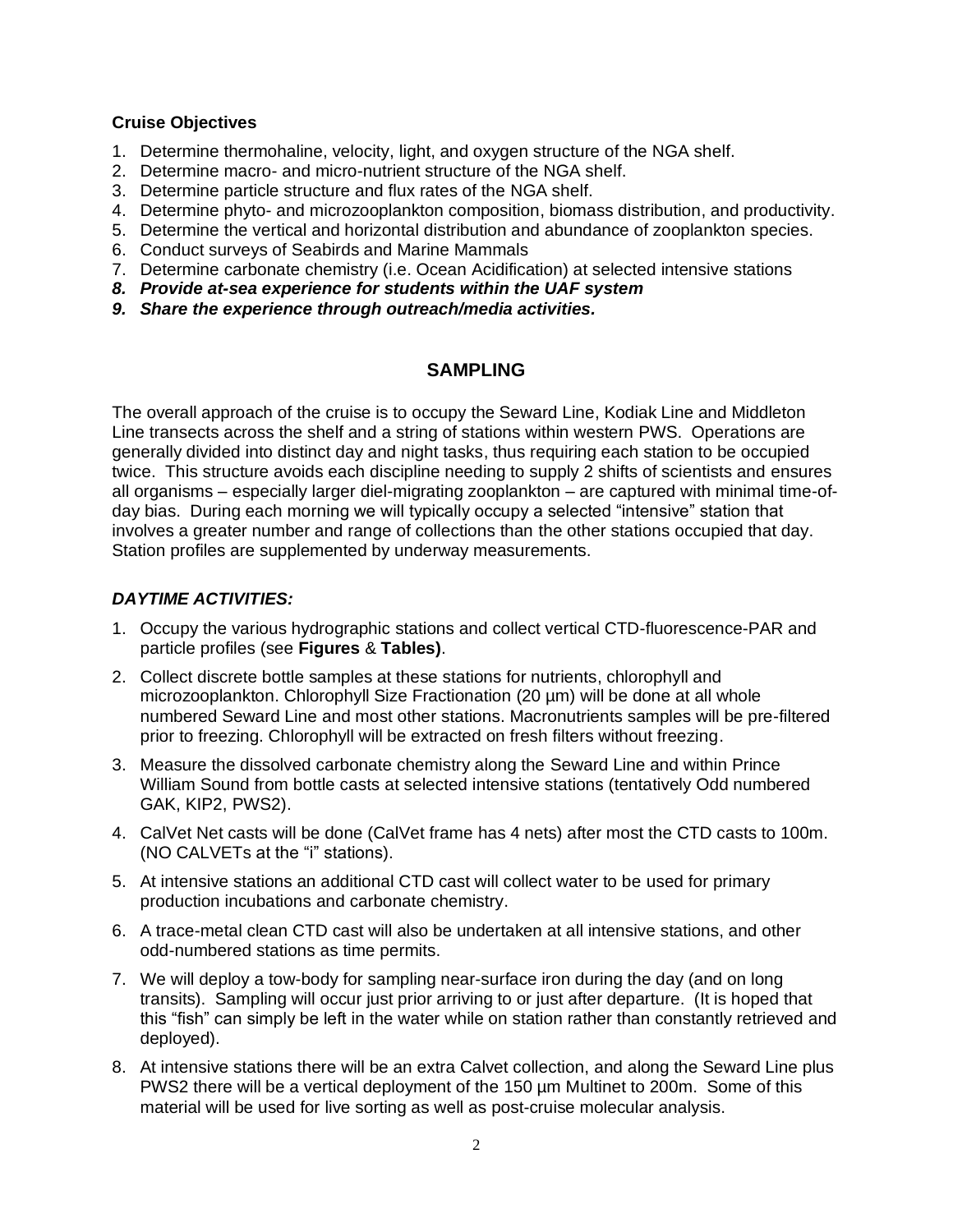- 9. We will do one deep Multinet tow (to maximum 1200 m) near the end of the Seward Line and one at PWS2 (800m). This normally happens during days but may be done at night in conjunction with Multinet work at those stations if time permits.
- 10. We will attempt to deploy drifting sediment traps at a subset of the intensive stations, the number to be determined by how they fit into daily logistics. Traps will ideally be deployed for 24 (or 48) hrs. Small boat operations may help simply logistics if traps move faster/further than anticipated

# *NIGHTTIME ACTIVITIES:*

- **1.** A towed 505-µm MOCNESS will be used to collected depth-stratified samples along the Seward Line, and at selected PWS Stations to 200m. (A multinet will be available as backup).
- **2.** On the Middleton and Kodiak Lines bongo net collections will replace those of the MOCNESS. We hope to complete bongo nets along the Seward Line in addition to the MOCNESS, dependent upon logistics.
- **3.** Deep-multinet tows may occur during the night shift as time permits (see #9 above).

## **Sampling Strategy**

In general, we estimate 1.5 days for PWS and 4-5 days for the Seward Line, and two days for each of the Middleton and Kodiak transects. It is important that all MOCNESS collections (with the exception of those to 600m) be completed during darkness to allow comparison to prior years. We anticipate that 4-5 MOCNESS and/or Bongos can be conducted per night: sampling starts just after dusk and stops just before dawn, and can be extended slightly when overcast. There is always a typically a greater period of light available than of darkness, so execution of daytime stations and activities are designed around being in position to commence night sampling as soon as it is sufficiently dark. Sediment traps are flexible in their deployment timing.

### **Hazmat: (tentative)**

Formaldehyde – 20L carboy Lugol's solution (1L) Ethanol – 40L Mercuric Chloride (for DIC fixation) Acetone – 16L Glutaraldehyde (10%) – 500 ml Oxygen Fixation (Sodium hydroxide. Sulphuric acid, Manganous Chloride)

DAPI stain solution – 100 ml Liquid  $N_2$  – one 30-L dewar

## **CRUISE ACTIVITY SCHEDULE**

4/6 – WWU team flies into ANC, begins quarantine in SWD. UAF team begin home quarantine. 4/19 – Ana leaves for Seward and TMC setup. UHaul loaded at UAF

- 4/20 Russ's Van and UHaul leave UAF, ~8am, arrive ship ~5pm we will sleep onboard
- $4/21-22$  Begin setup at ~8am SMC dock. Depart if possible evening of  $22<sup>nd</sup>$  (do RES2.5).
- 4/23 Sikuliaq definitely underway by 6am
- 5/6 Sikuliaq returns to dock by mid afternoon packup and demob begin.
- 5/7 Science party departs for Fairbanks by early afternoon using vans.

### **Transport:**

Russ' Van: Jenn, Delaney, Emily, Bette, Ben, Isaac (FAI-SWD), Russ (SWD-FAI) Rental car: Suzanne, Megan, Kelly UAF Van: Ana, (+1 person return only)

UHaul (SWD-FAI): Russ, Tom. Personal transport: Kathy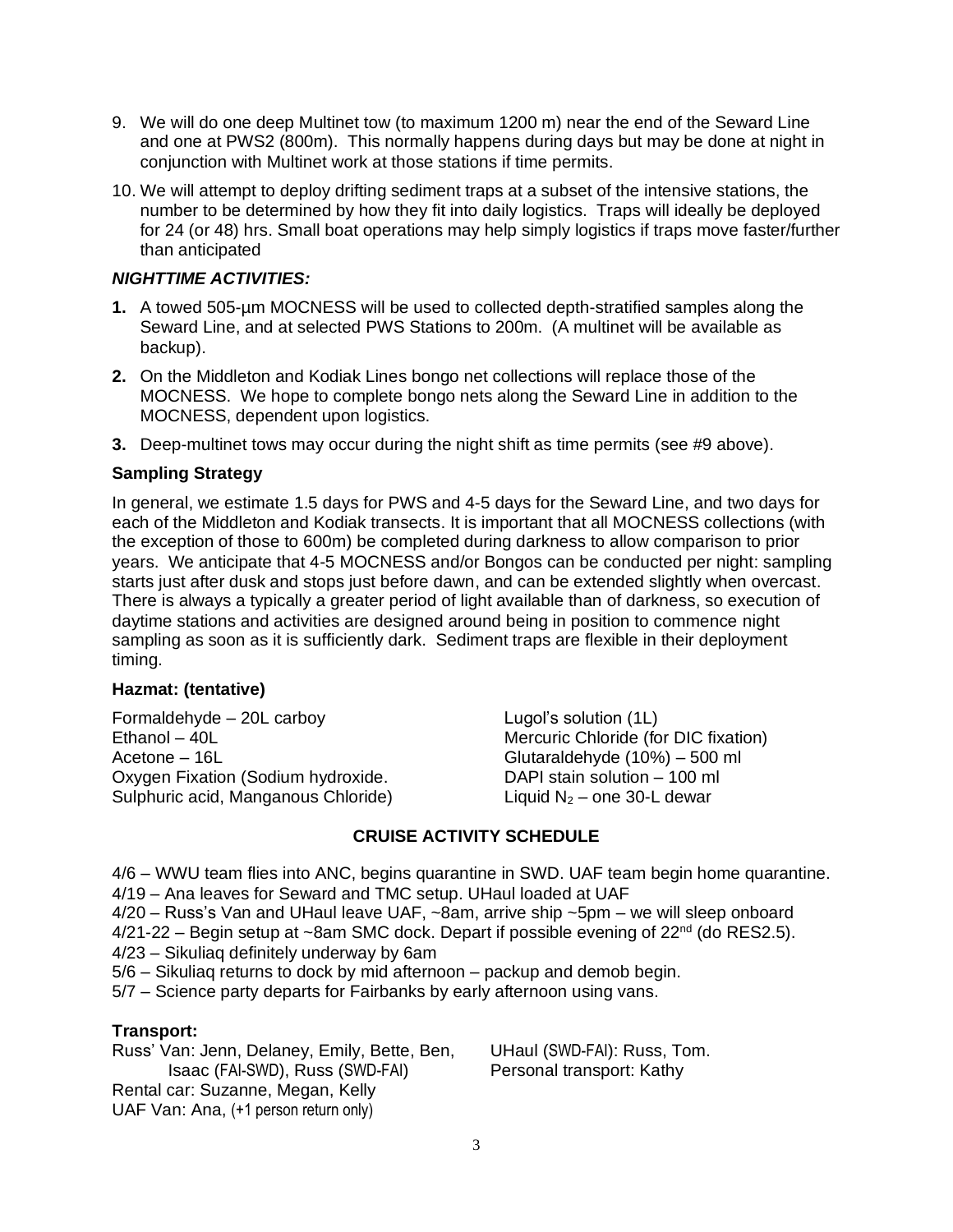| <b>Latitude N</b>                  |                | Longitude W                          |       |                     |  |  |  |  |
|------------------------------------|----------------|--------------------------------------|-------|---------------------|--|--|--|--|
| (degrees, minutes)                 |                | (degrees, minutes)                   |       | <b>Station Name</b> |  |  |  |  |
| <b>Resurrection Bay Station</b>    |                |                                      |       |                     |  |  |  |  |
| 60                                 | 1.5            | 149                                  | 21.5  | <b>RES2.5</b>       |  |  |  |  |
|                                    |                | <b>Seward Line</b>                   |       |                     |  |  |  |  |
| 59                                 | 50.7           | 149                                  | 28    | GAK1                |  |  |  |  |
| 59                                 | 46             | 149                                  | 23.8  | GAK1I               |  |  |  |  |
| 59                                 | 41.5           | 149                                  | 19.6  | GAK2                |  |  |  |  |
| 59                                 | 37.6           | 149                                  | 15.5  | GAK2I               |  |  |  |  |
| 59                                 | 33.2           | 149                                  | 11.3  | GAK3                |  |  |  |  |
| 59                                 | 28.9           | 149                                  | 7.1   | GAK3I               |  |  |  |  |
| 59                                 | 24.5           | 149                                  | 2.9   | GAK4                |  |  |  |  |
| 59                                 | 20.1           | 148                                  | 58.7  | GAK4I               |  |  |  |  |
| 59                                 | 15.7           | 148                                  | 54.5  | GAK <sub>5</sub>    |  |  |  |  |
| 59                                 | 11.4           | 148                                  | 50.3  | GAK5I               |  |  |  |  |
| 59                                 | $\overline{7}$ | 148                                  | 46.2  | GAK6                |  |  |  |  |
| 59                                 | 2.7            | 148                                  | 42    | GAK6I               |  |  |  |  |
| 58                                 | 58.3           | 148                                  | 37.8  | GAK7                |  |  |  |  |
| 58                                 | 52.9           | 148                                  | 33.6  | GAK7I               |  |  |  |  |
| 58                                 | 48.5           | 148                                  | 29.4  | GAK8                |  |  |  |  |
| 58                                 | 44.6           | 148                                  | 25.2  | GAK8I               |  |  |  |  |
| 58                                 | 40.8           | 148                                  | 21    | GAK9                |  |  |  |  |
| 58                                 | 36.7           | 148                                  | 16.7  | GAK9I               |  |  |  |  |
| 58                                 | 32.5           | 148                                  | 12.7  | GAK10               |  |  |  |  |
| 58                                 | 23.3           | 148                                  | 4.3   | GAK11               |  |  |  |  |
| 58                                 | 14.6           | 147                                  | 56    | GAK12               |  |  |  |  |
| 58                                 | 5.9            | 147                                  | 47.6  | GAK13               |  |  |  |  |
| 57                                 | 56.6           | 147                                  | 39    | GAK14               |  |  |  |  |
| 57                                 | 47.5           | 147                                  | 30    | <b>GAK15</b>        |  |  |  |  |
|                                    |                | <b>Prince William Sound Stations</b> |       |                     |  |  |  |  |
| 60                                 | 7.5            | 147                                  | 50    | KIP <sub>0</sub>    |  |  |  |  |
| 60                                 | 16.7           | 147                                  | 59.2  | KIP <sub>2</sub>    |  |  |  |  |
| 60                                 | 22.78          | 147                                  | 56.17 | PWS1                |  |  |  |  |
| 60                                 | 32.1           | 147                                  | 48.2  | PWS <sub>2</sub>    |  |  |  |  |
| 60                                 | 40             | 147                                  | 40    | PWS3                |  |  |  |  |
| 60                                 | 4925           | 147                                  | 24    | <b>PWSA</b>         |  |  |  |  |
| 60                                 | 45             | 147                                  | 14    | <b>PWSB</b>         |  |  |  |  |
| 60                                 | 38.1           | 147                                  | 10    | <b>PWSC</b>         |  |  |  |  |
| 60                                 | 31.5           | 147                                  | 7.6   | <b>PWSD</b>         |  |  |  |  |
| 60                                 | 24.3           | 147                                  | 58.3  | <b>PWSE</b>         |  |  |  |  |
| 60                                 | 24             | 146                                  | 45    | <b>PWSF</b>         |  |  |  |  |
| <b>Columbia Glacier (unlikely)</b> |                |                                      |       |                     |  |  |  |  |
| 61                                 | 7.4            | 147                                  | 3.8   | CG <sub>0</sub>     |  |  |  |  |
| 60                                 | 59.5           | 147                                  | 4.2   | CG1                 |  |  |  |  |
| 60                                 | 57.6           | 147                                  | 5.9   | CG <sub>2</sub>     |  |  |  |  |

**Table 1. STANDARD STATIONS** (intensive stations highlighted)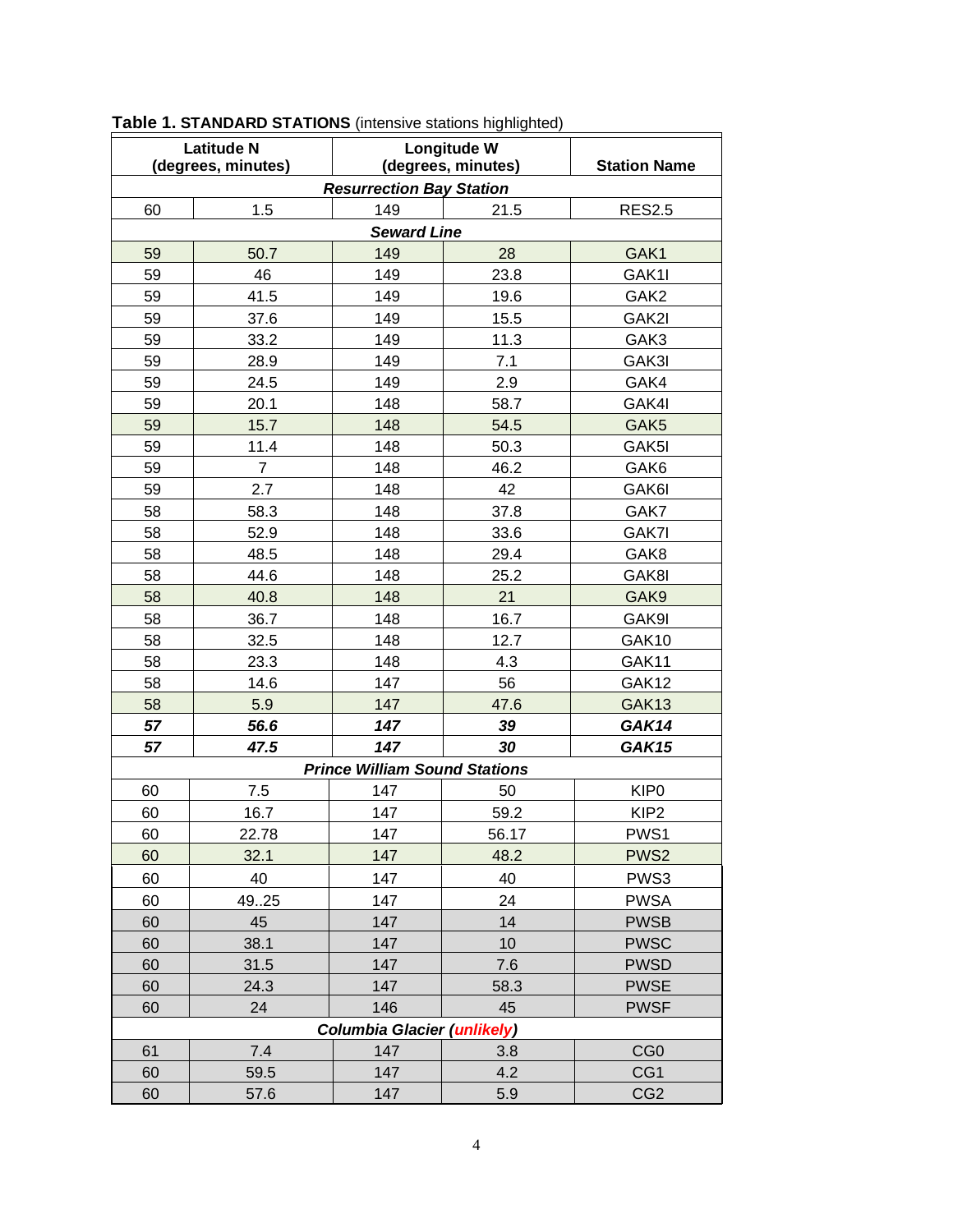| <b>Icy Bay</b>                   |        |     |        |                  |  |  |  |
|----------------------------------|--------|-----|--------|------------------|--|--|--|
| 60                               | 16.3   | 148 | 21.7   | IB <sub>0</sub>  |  |  |  |
| 60                               | 14.5   | 148 | 20.1   | IB <sub>1</sub>  |  |  |  |
| 60                               | 16.3   | 148 | 14     | IB <sub>2</sub>  |  |  |  |
| <b>Hogan Bay Line (unlikely)</b> |        |     |        |                  |  |  |  |
| 60                               | 11.57  | 147 | 42     | H <sub>B</sub> 1 |  |  |  |
| 60                               | 10.754 | 147 | 38.5   | HB <sub>2</sub>  |  |  |  |
| 60                               | 9.855  | 147 | 34.508 | HB <sub>3</sub>  |  |  |  |
| 60                               | 8.807  | 147 | 30.04  | H <sub>B4</sub>  |  |  |  |
| <b>Montague Strait Line</b>      |        |     |        |                  |  |  |  |
| 59                               | 57.257 | 147 | 55.602 | MS <sub>1</sub>  |  |  |  |
| 59                               | 56.6   | 147 | 53.7   | MS <sub>2</sub>  |  |  |  |
| 59                               | 55.9   | 147 | 51.4   | MS <sub>3</sub>  |  |  |  |
| 59                               | 55.2   | 147 | 49.7   | MS4              |  |  |  |

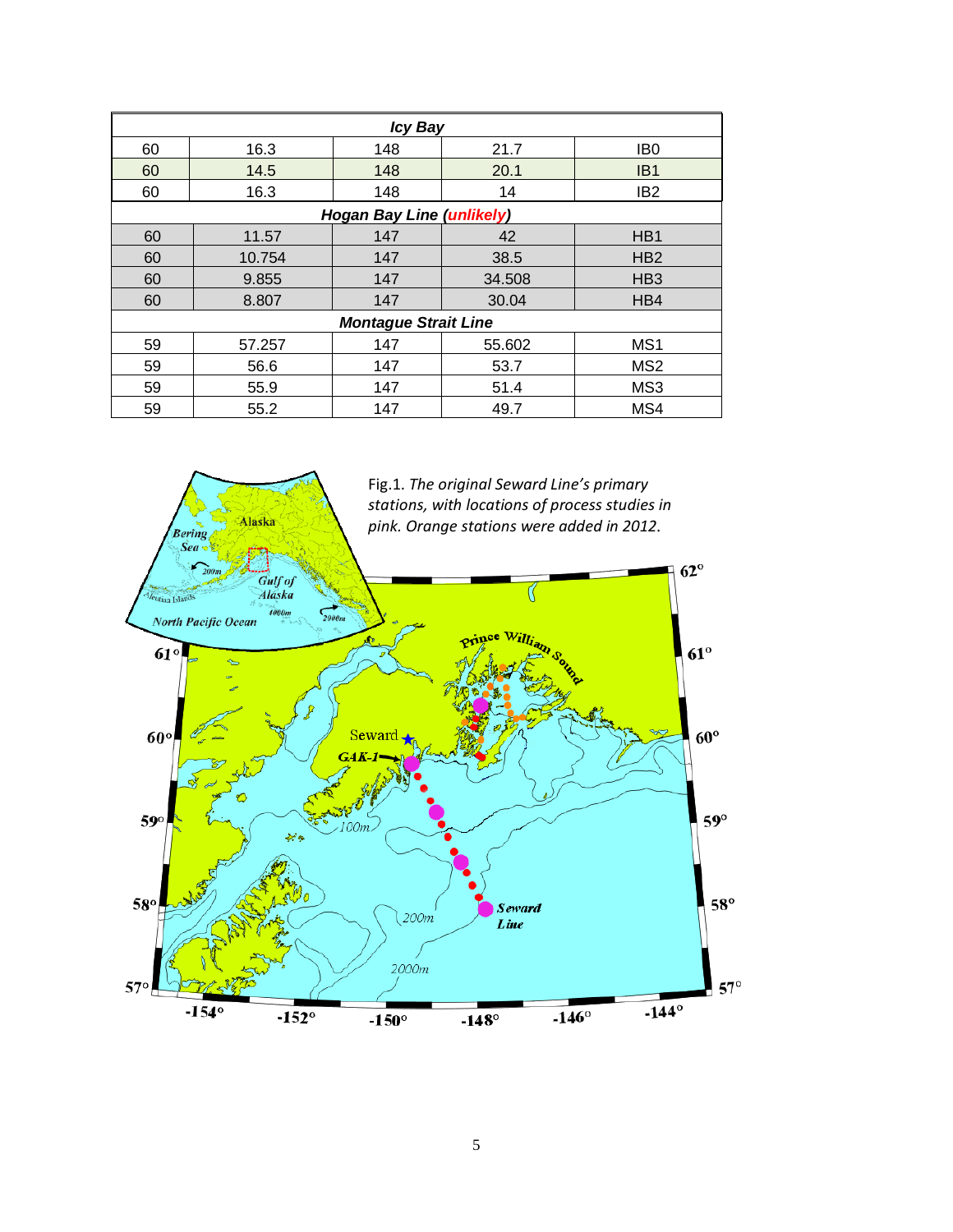| <b>Latitude N</b><br>(degrees, minutes) |        | Longitude W<br>(degrees, minutes) |       | <b>Station Name</b> |  |  |  |  |  |
|-----------------------------------------|--------|-----------------------------------|-------|---------------------|--|--|--|--|--|
| <b>Kodiak Line</b>                      |        |                                   |       |                     |  |  |  |  |  |
| 58                                      | 14.7   | 151                               | 35.4  | KOD1                |  |  |  |  |  |
| 58                                      | 7.8    | 151                               | 23.07 | KOD <sub>2</sub>    |  |  |  |  |  |
| 58                                      | 0.9    | 151                               | 10.74 | KOD3                |  |  |  |  |  |
| 57                                      | 54     | 150                               | 58.17 | KOD4                |  |  |  |  |  |
| 57                                      | 47.1   | 150                               | 45.6  | KOD5                |  |  |  |  |  |
| 57                                      | 40.26  | 150                               | 32.97 | KOD6                |  |  |  |  |  |
| 57                                      | 33.42  | 150                               | 20.34 | KOD7                |  |  |  |  |  |
| 57                                      | 26.37  | 150                               | 7.95  | KOD8                |  |  |  |  |  |
| 57                                      | 19.32  | 149                               | 55.56 | KOD9                |  |  |  |  |  |
| 57                                      | 12.27  | 149                               | 43.17 | KOD10               |  |  |  |  |  |
| <b>Cape Suckling Line (unlikely)</b>    |        |                                   |       |                     |  |  |  |  |  |
| 59                                      | 56.35  | 143                               | 53.5  | CS <sub>1</sub>     |  |  |  |  |  |
| 59                                      | 53.85  | 143                               | 53.5  | CS1e                |  |  |  |  |  |
| 59                                      | 51.35  | 143                               | 53.5  | CS1i                |  |  |  |  |  |
| 59                                      | 48.85  | 143                               | 53.5  | CS1n                |  |  |  |  |  |
| 59                                      | 46.35  | 143                               | 53.5  | CS <sub>2</sub>     |  |  |  |  |  |
| 59                                      | 41.35  | 143                               | 53.5  | CS <sub>2i</sub>    |  |  |  |  |  |
| 59                                      | 36.35  | 143                               | 53.5  | CS <sub>3</sub>     |  |  |  |  |  |
| 59                                      | 31.35  | 143                               | 53.5  | CS3.5               |  |  |  |  |  |
| 59                                      | 26.35  | 143                               | 53.5  | CS4                 |  |  |  |  |  |
| 59                                      | 16.35  | 143                               | 53.5  | CS5                 |  |  |  |  |  |
|                                         |        | <b>Middleton Island Line</b>      |       |                     |  |  |  |  |  |
| 60                                      | 15     | 145                               | 30    | MID1                |  |  |  |  |  |
| 60                                      | 10.5   | 145                               | 34.5  | MID1i               |  |  |  |  |  |
| 60                                      | 6      | 145                               | 39    | MID <sub>2</sub>    |  |  |  |  |  |
| 60                                      | 1.5    | 145                               | 43.5  | MID <sub>2i</sub>   |  |  |  |  |  |
| 59                                      | 57     | 145                               | 48    | MID <sub>3</sub>    |  |  |  |  |  |
| 59                                      | 52.5   | 145                               | 52.5  | MID3i               |  |  |  |  |  |
| 59                                      | 48     | 145                               | 57    | MID4                |  |  |  |  |  |
| 59                                      | 43.5   | 146                               | 1.5   | MID4i               |  |  |  |  |  |
| 59                                      | 39     | 146                               | 6     | MID <sub>5</sub>    |  |  |  |  |  |
| 59                                      | 34.5   | 146                               | 10.5  | MID <sub>5i</sub>   |  |  |  |  |  |
| 59                                      | 30     | 146                               | 15    | MID <sub>6</sub>    |  |  |  |  |  |
| 59                                      | 25.7   | 146                               | 10    | MID <sub>6i</sub>   |  |  |  |  |  |
| 59                                      | 23     | 146                               | 18    | MID7                |  |  |  |  |  |
| 59                                      | 18.267 | 146                               | 15    | MID7i               |  |  |  |  |  |
| 59                                      | 13.534 | 146                               | 12    | MID <sub>8</sub>    |  |  |  |  |  |
| 59                                      | 4.067  | 146                               | 6     | MID <sub>9</sub>    |  |  |  |  |  |
| 58                                      | 54.6   | 146                               | 0     | MID <sub>10</sub>   |  |  |  |  |  |

**Table 2. New LTER Stations** (intensive stations highlighted)